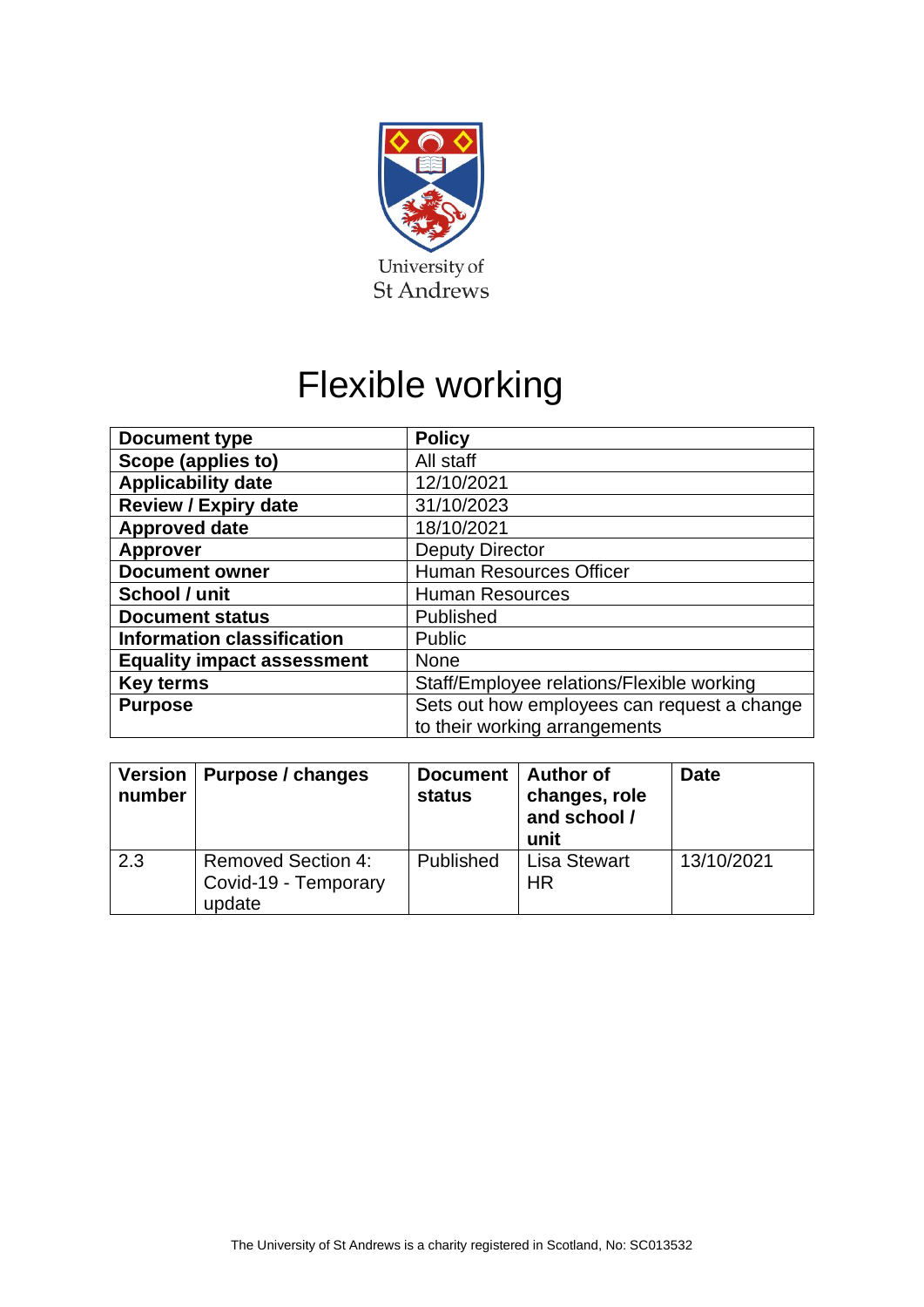# **Table of contents**

| 1.                                             | <b>Statement</b>      | 3              |
|------------------------------------------------|-----------------------|----------------|
| 2.<br>Purpose                                  |                       | 3              |
| 3.                                             | Scope and eligibility | 3              |
| Procedure to apply for flexible working<br>4.  |                       | $\overline{4}$ |
| 5.<br>Support and advice                       |                       | $\overline{7}$ |
| 6.<br><b>Version control</b>                   |                       | $\overline{7}$ |
| Appendix A: Guidance for line managers<br>8    |                       |                |
| Appendix B: Types of flexible working requests |                       |                |
| Appendix C: Internal support contact details   |                       |                |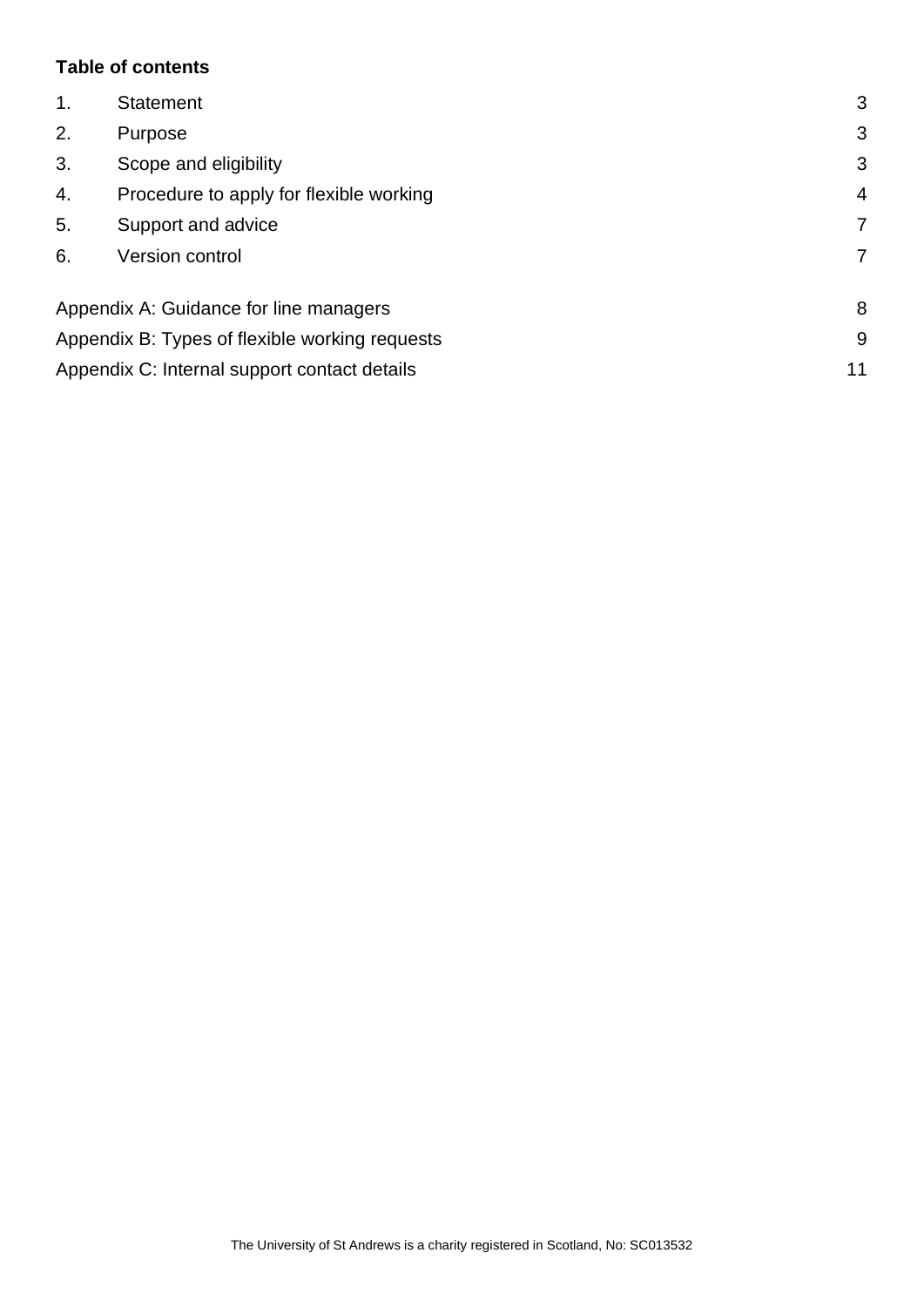### **1. Statement**

1.1 The University is committed to providing equality of opportunity and developing work practices and policies that encourage a healthy work-life balance. This policy has been developed to support flexible working arrangements to help employees achieve more balance between their work and personal lives.  

# **2. Purpose**

- 2.1 The purpose of this policy is to set out how employees can request a change to their working arrangements which is mutually beneficial for the University and the employee.  For instance, an employee may request (but not limited to):
	- An adjustment in the weekly hours or days they work;
	- A change to the start/finish times they work;
	- To work from home or equivalent other premises (permanently or a combination of homeworking and office-working);
	- Appendix B provides further examples of flexible working requests.
- 2.2 There is no automatic right for employees to work flexibly or for the University to insist on an employee to change their working arrangements. Instead, employees who qualify are entitled to request a change to their working arrangements. Each request will be considered and assessed on its own merits.
- 2.3 Any permanent changes agreed will constitute a contractual change to the employee's terms and conditions of employment and cannot be altered without the agreement of both parties.
- 2.4 This policy is not intended to address temporary changes to working arrangements i.e. phased return after a period of absence or a short-term home working arrangement to complete a specific task. For informal/temporary adjustments, the employee should speak to their line manager or their [HR Business Partner](https://www.st-andrews.ac.uk/hr/businesspartner/) (HRBP) for guidance.

# **3. Scope and eligibility**

- 3.1 This policy applies to all University employees who meet the following criteria. The employee must have:
	- been employed by the University for at least 26 continuous weeks before the date the application is made;
	- not applied for another flexible working application in the previous 12 months (exceptional circumstances may be considered).
- 3.2 For home working requests, the employee must:
	- agree that they can be contacted at home during working hours via telephone, email or other communication method i.e. Microsoft Teams, Skype for Business;
	- adhere to the conditions outlined in the IT support quidance. University's Home workspace [equipment policy](https://www.st-andrews.ac.uk/policy/safe-st-andrews/internal/home-workspace-equipment-policy.pdf) and the Successful [homeworking guidance.](https://www.st-andrews.ac.uk/it-support/new-staff/work-from-home/)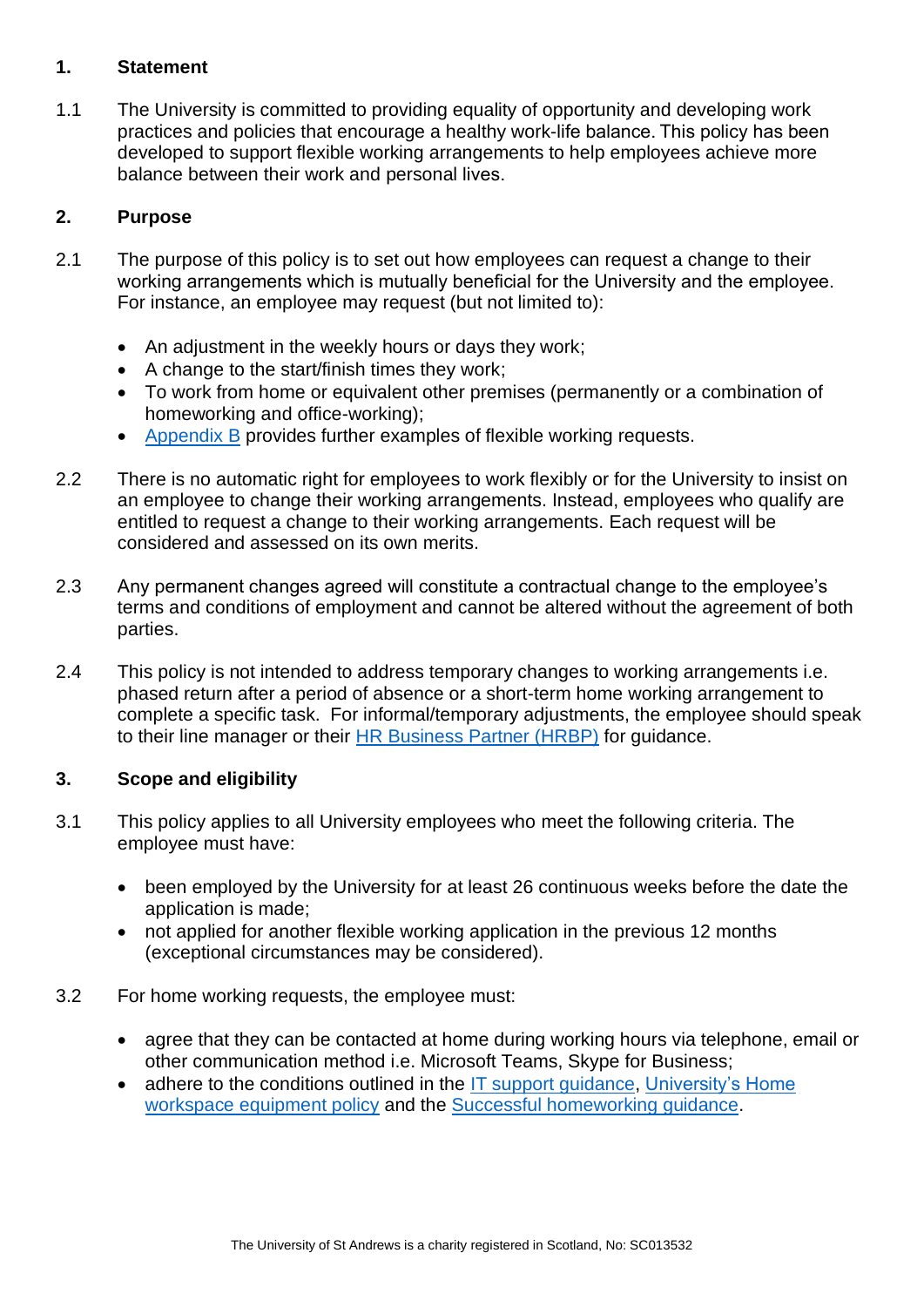# **4. Procedure to apply for flexible working**

# **4.1 Application form**

- 4.1.1 Employees should discuss their request informally with their line manager prior to making a formal application as the line manager may be able to approve the request without the need for a formal meeting particularly in non-complicated scenarios, for example, an employee wishes to make a permanent change to their start time to commence 30 minutes later each morning in order to take their child to school. If the line manager cannot agree to the arrangement informally, then a formal process will be required.
- 4.1.2 If the request cannot be agreed informally, employees should complete the flexible working [application form.](https://www.st-andrews.ac.uk/media/human-resources/new-policy-section-documents/flexibleworking/Flexible%20Working%20Application%20Form.docx) The completed form should be submitted via email to their line manager and copy in their [HRBP.](https://www.st-andrews.ac.uk/hr/businesspartner/)
- 4.1.3 For homeworking requests, the employee should complete a risk assessment and submit this along with the application form to their line manager. Contact [EHSS](https://www.st-andrews.ac.uk/ehss/staff/) for support with this process.
- 4.1.4 The application process should take no longer than 3 months from the submission of the application, including any appeal outcome, unless an extension to this has been jointly agreed.
- 4.1.5 Appendix A provides guidance for line managers on how to reasonably manage flexible working requests.

# **4.2 Flexible working meeting**

- 4.2.1 The line manager will invite the employee to a meeting to discuss and review the application. The aim of this meeting is to explore the suggested working arrangement, discuss how the request might work in practice, and consider any alternative options put forward.
- 4.2.2 This meeting must take place within 28 days of receipt of the application form. If this timeline cannot be achieved, for example, due to annual leave, the line manager can request an extension which must be agreed by all parties.
- 4.2.3 A member of HR will usually attend this meeting to provide procedural guidance and advice to both parties.
- 4.2.4 Employees are entitled to be accompanied at this meeting by either a trade union representative or a work colleague.

# **4.3 Outcome**

- 4.3.1 The outcome of the meeting will be issued to the employee in writing within 10 working days of the meeting taking place.
- 4.3.2 Any agreed changes to terms that will alter pay and conditions, for instance, reduction in weekly hours/days, **must** be submitted to [HR Support & Advice](mailto:hr.support@st-andrews.ac.uk) and copied to the HRBP. HR will process the changes and confirm the arrangement in writing to the employee within the timescale stated in 4.3.1. Successful applications are usually subject to a trial period to assess the suitability of the change.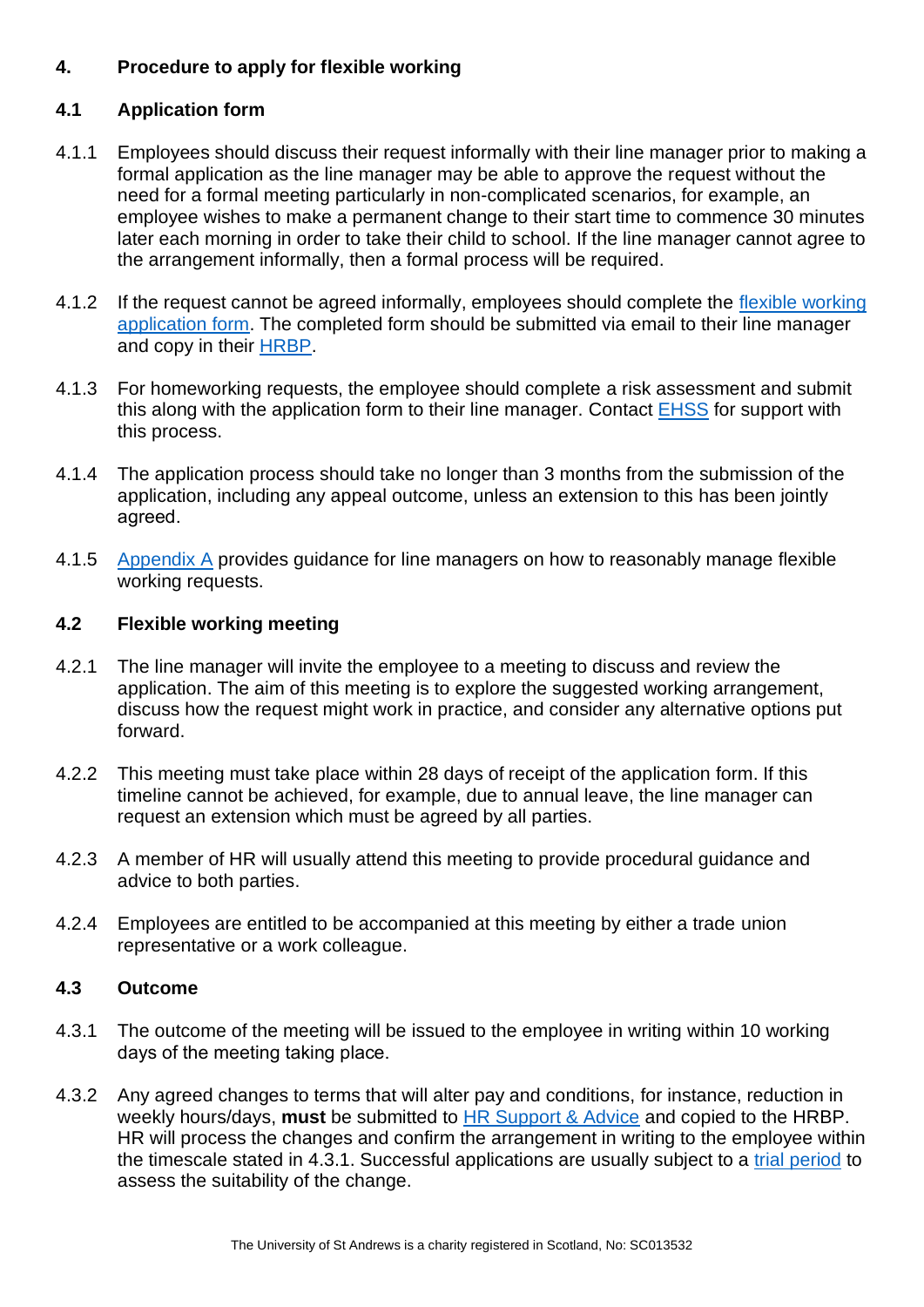- 4.3.3 Any agreed changes that will not alter pay and conditions should be confirmed in writing by the line manager and sent to the HRBP to save the agreed arrangement in the employee's electronic file.
- 4.3.4 If the application is unsuccessful, the employee will be notified in writing detailing the business grounds why the request cannot be accommodated and details of the appeals procedure.
- 4.3.5 Each agreed arrangement is specific to the individual and does not set a precedent for any future requests from other employees.

# **4.4 Trial periods**

4.4.1 The line manager will usually implement a trial period (usually 3 months) to assess the suitability of the change for both parties. The commencement of the trial period should not coincide with any quieter periods in the School/Unit, as this may not provide an accurate reflection of the potential effect of the new pattern of working. If at the end of this period, it is deemed that the new pattern is not suitable by either party, the employee will revert to their original working pattern. If it is deemed suitable, the terms and conditions will be made permanent.

#### **4.5 Grounds for refusal**

- 4.5.1 The business grounds under which the University may reject a request for flexible working are:
	- An inability to recruit additional staff or reorganise work among existing staff.
	- A planned structural change to the University's business operation.
	- Insufficient work during the periods the employee proposes to work.
	- The burden of additional costs is unacceptable to the University.
	- The University considers that the change would have a detrimental effect on ability to meet customer demand.
	- The University considers that the change would have a detrimental impact on quality or performance.

#### **4.6 Right to appeal**

- 4.6.1 An employee has the right of appeal against a refusal to grant flexible working. The appeal should be made in writing to the Director of Human Resources within 10 working days of being notified of the decision i.e. the date on the outcome letter. The appeal will be acknowledged and passed to a member of HR to progress.
- 4.6.2 An HR representative will arrange for an appropriate person to manage/hear the appeal. This person will be the appeal manager and will have no conflict of interest and have had no prior involvement. A member of HR will usually attend the meeting to provide procedural guidance and support to participants. The appeal manager will review the circumstances and respond with an outcome based on the findings.
- 4.6.3 The appeal hearing will be held with the employee as soon as possible; however, employees should be aware that it can be a time-consuming process to arrange for an appeal manager to manage/hear the appeal. The meeting will be convened by sending an invitation to the employee. The invitation letter will be sent by HR who will detail the date,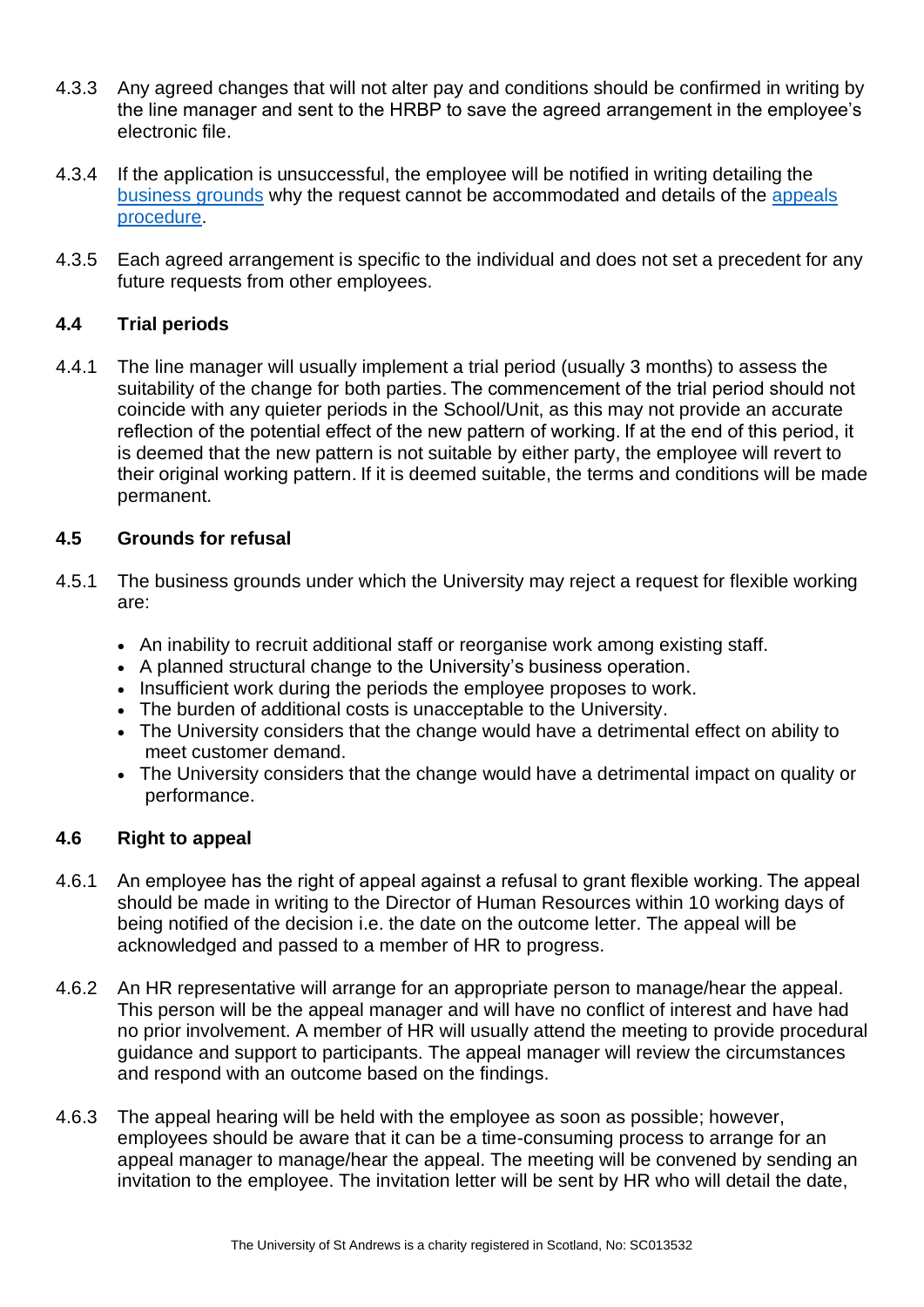time and location of the meeting. The employee will be informed in the letter that they have the right to be accompanied by a work colleague or a Trade Union representative during the meeting.

- 4.6.4 The appeal manager will receive copies of any relevant paperwork including the flexible working application form, outcome letter and the appeal letter. The person who rejected the application may be invited to the appeal hearing to present their rationale for the decision.
- 4.6.5 The employee will be invited to attend the appeal hearing to explain the reasons for their appeal and why they are not content with the outcome. The appeal manager may carry out further investigation after the appeal hearing based on what was discussed. The employee will be informed if any further investigation is required.
- 4.6.6 The employee will be notified of the outcome of their appeal in writing, without unreasonable delay, normally within 10 working days of the appeal hearing, unless further investigation is required. The decision following appeal is final and there will be no further internal right of appeal.

#### **4.7 Conflicting requests**

- 4.7.1 Where more than one employee within a team requests flexible working, all requests will be given fair consideration. Care will be taken not to inadvertently discriminate against employees because of any protected characteristic and it is understood that flexible working may well be a reasonable adjustment for a disabled employee.
- 4.7.2 Requests will normally be considered in the order they are received. Each case will be judged on its merits and the line manager will consider the effect on the business case and the possible impact of refusing a request. Employees should note that where one or more employees within a team have already been granted a flexible working request, the business context in which the second request is made will be different, and this will be considered in view of further requests. If the line manager is unable to agree to a request because a number of other employees are already working flexibly and any further flexible working arrangements will impact adversely upon the business, the line manager may choose to discuss the situation with employees already working flexibly in case anyone is willing to change their arrangements (any such change would only be at the employees consent), thereby enabling the University to grant new requests to work flexibly.

#### **4.8 Withdrawing a request**

- 4.8.1 A request to work flexibly can be withdrawn at any time before it has been accepted, and any new terms and conditions agreed and put in place. An employee who withdraws their application will not be eligible to make another flexible working request for a further 12 months.
- 4.8.2 If an employee fails to attend more than one meeting arranged to discuss the request and does not provide a reasonable explanation, the University may assume that the application has been withdrawn and will inform the employee accordingly.

#### **4.9 Documents**

4.9.1 All documents relating to a flexible working request must be scanned to HR to store securely. Under no circumstances must documents be held locally within Schools/Units.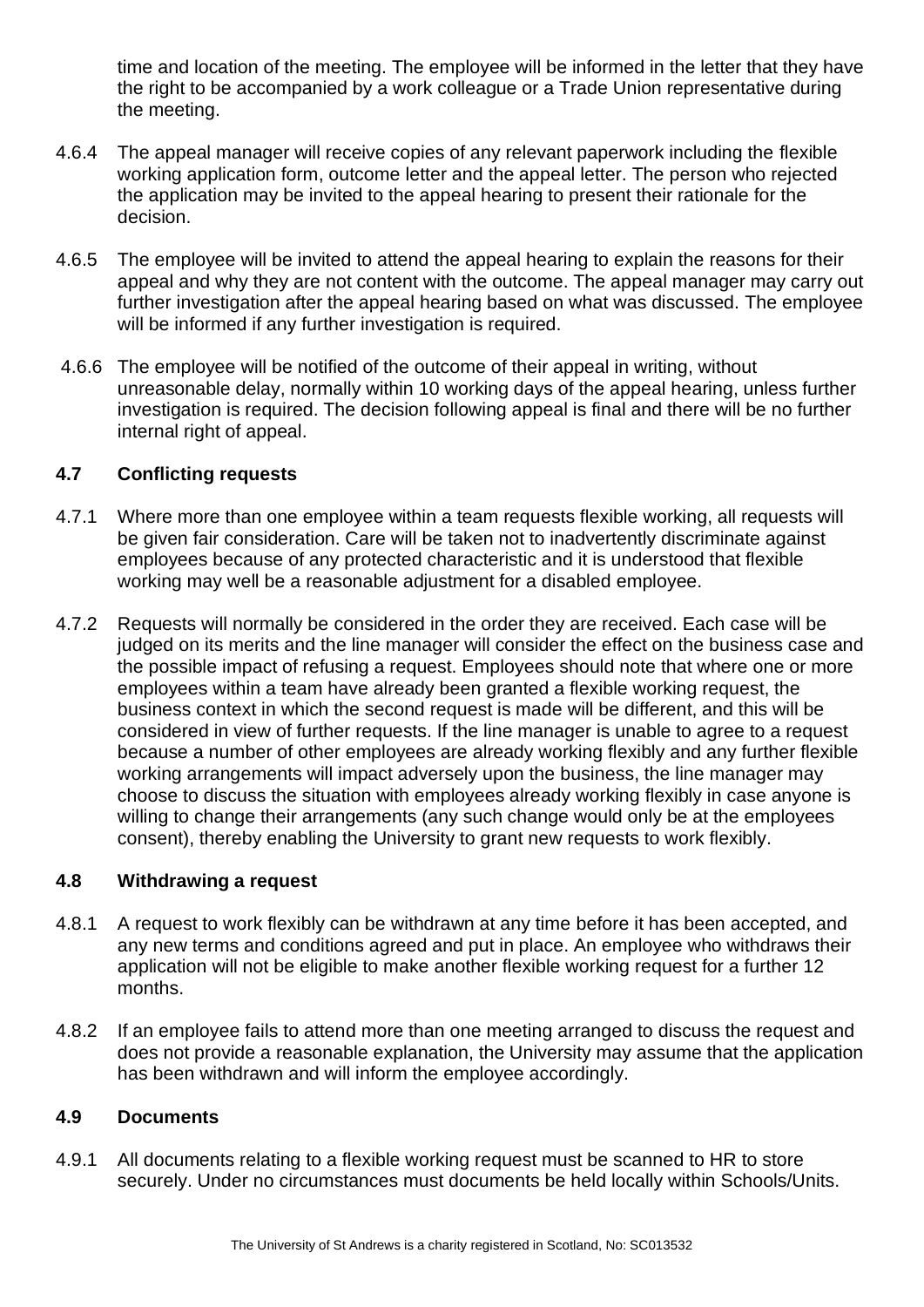Any documentation such as notes taken in the meeting must be destroyed once submitted to HR.

# **5. Support and advice**

5.1 Any employee who has questions about this policy and its application should discuss them with their line manager or HRBP in the first instance. Additional internal support contacts can be accessed in Appendix C.

#### **6. Version control**

6.1 This policy will be reviewed regularly. Any feedback on the policy content should be directed in the first instance to the **HRBP** team, who will consider this as part of the review.

| <b>Version</b><br>number | <b>Purpose / changes</b>                                                           | <b>Document</b><br>status | <b>Author of</b><br>changes, role<br>and school /<br>unit | <b>Date</b> |
|--------------------------|------------------------------------------------------------------------------------|---------------------------|-----------------------------------------------------------|-------------|
| 1.0                      | Migration of policy to<br>the Governance Zone.                                     | Published                 | Lisa Stewart,<br>Human<br>Resources                       | 12/06/2019  |
| 2.0                      | Policy review: New<br>Covid-19 section.                                            | Published                 | <b>Lisa Stewart</b><br><b>HR</b>                          | 02/09/2020  |
| 2.1                      | Tweak to 4.2. HRBP<br>does not need to be<br>sent any approved FW<br>applications. | <b>Published</b>          | <b>Lisa Stewart</b><br>HR                                 | 29/10/2020  |
| 2.2                      | Broken link @ 5.1.3<br>and Trade Union<br>contact (Appendix D)                     | <b>Published</b>          | <b>Lisa Stewart</b><br>HR.                                | 11/03/2021  |
| 2.3                      | <b>Removed Section 4:</b><br>Covid-19 - Temporary<br>update                        | <b>Published</b>          | <b>Lisa Stewart</b><br>HR.                                | 13/10/2021  |

*This policy is not contractual and may be amended by the University from time to time.*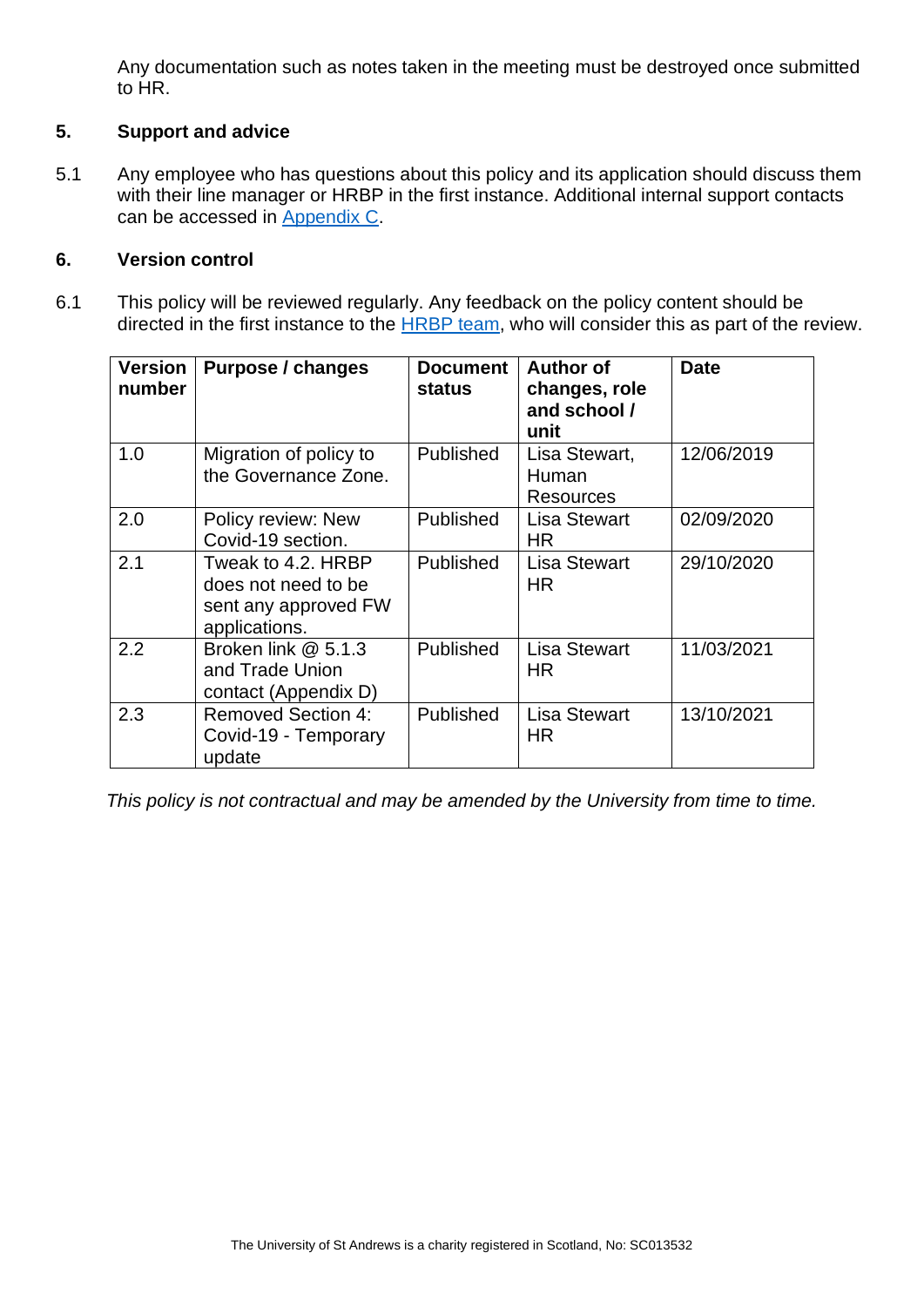# **Appendix A: Guidance for line managers**

This guidance is intended to help line managers deal with written requests made by employees to change their working hours or place of work under the statutory right in the Employment Rights Act 1996 to request flexible working.

#### **Handling requests in a reasonable manner**

The law requires that all requests, including any appeals, must be considered and decided on within a period of 3 months from first receipt, unless there is an agreement to extend this period with the employee.

Once a formal flexible working request has been received, the line manager must:

#### **Prepare**

- Seriously consider the application i.e. assess the advantages and disadvantages of the application; the impact the change will have on the role, employee, colleagues.
- Discuss the application with their HRBP if support or procedural guidance is required;
- If the line manager can accommodate the request  $>$  Confirm with the employee and notify HR [Support & Advice;](mailto:hr.support@st-andrews.ac.uk)
- If the line manager requires further information or is unsure if the request can be accommodated  $\geq$ Invite the employee to a meeting as soon as possible (no later than 28 days from the date of the application);

#### **Set up a formal meeting**

- Ensure the meeting takes place in a private setting where all parties can speak openly;
- Ensure to give the employee the right to be accompanied as this is a formal meeting;
- A member of HR may attend these meetings to provide support and procedural guidance;
- Discuss the request with the employee; review the application form together and ask questions for clarity;
- Consider alternative options with the employee if there are better ways to accommodate some or all of the request (if applicable).

#### **Consider the request**

- Review what has been discussed in the meeting considering the benefits of the requested change in working arrangements for the employee and the School/Unit and weighing these against any adverse business impact of implementing the changes.
- Ensure that when considering the application that the decision is fair, equitable and does not discriminate against individuals.
- Once a decision has been made, the line manager must first discuss the application with their HRBP.

#### **Confirm the outcome**

- The employee should be informed of the decision as soon as possible (no later than 10 working days from the formal meeting);
- If the line manager can accommodate the request > Confirm with the employee and notify HR [Support &](mailto:hr.support@st-andrews.ac.uk) Advice and copy in the HRBP;
- If the line manager cannot accommodate the request or offers an alternative option > Confirm the outcome in writing using the business grounds (at least one) to explain the decision and offer the right to appeal;
- Decision makers may be asked to attend the appeal meeting to explain their rationale for the outcome.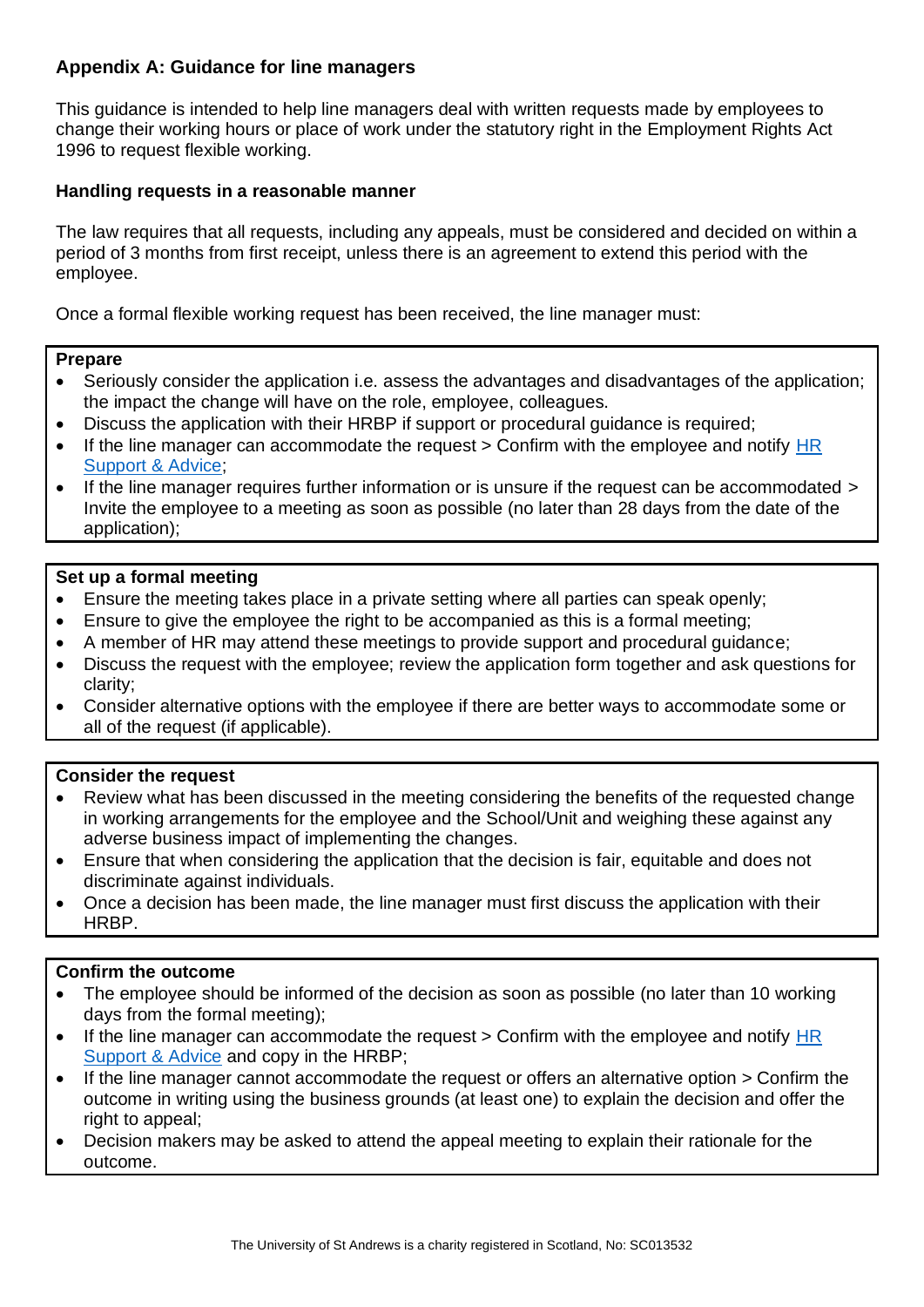# **Appendix B: Types of flexible working requests**

The table below provides examples of the types of flexible working arrangements that employees may request. These are examples only and does not reflect the only requests that the University will consider.

| <b>Types of flexible working</b> | <b>Description</b>                                                                                                                                                                                                                                                                                                                         | <b>Advantages</b>                                                                                                                                                                                                                                                                                                          | <b>Disadvantages</b>                                                                                                                                                                                                                                                                                                                    |
|----------------------------------|--------------------------------------------------------------------------------------------------------------------------------------------------------------------------------------------------------------------------------------------------------------------------------------------------------------------------------------------|----------------------------------------------------------------------------------------------------------------------------------------------------------------------------------------------------------------------------------------------------------------------------------------------------------------------------|-----------------------------------------------------------------------------------------------------------------------------------------------------------------------------------------------------------------------------------------------------------------------------------------------------------------------------------------|
| Job sharing                      | Two people do one job and split the hours.                                                                                                                                                                                                                                                                                                 | Improve recruitment by attracting employees<br>who do not want/cannot work full time.<br>Demonstrates flexibility and provides<br>employees time to deal with family and other<br>personal responsibilities as well as continuing<br>to work.                                                                              | Reliance on employees working well together<br>and thorough hand overs completed to ensure<br>employees are equipped with information to<br>work.                                                                                                                                                                                       |
| <b>Working from home</b>         | It might be possible to do some or all of the<br>work from home or anywhere else other than<br>the normal place of work.                                                                                                                                                                                                                   | Can be a cost saving for the employee and<br>the University i.e. cost of fuel, building costs<br>and is therefore environmentally friendly.<br>Less interruptions at home can lead to greater<br>productivity.<br>Offers flexibility i.e. working start/end times<br>may vary to fit in with personal<br>responsibilities. | Reliance on technologies to ensure efficient<br>and effective communication i.e. employee<br>would need WiFi connection, laptop and<br>screens to work.<br>Health and Safety concerns: requirement for<br>risk assessment to be completed to ensure<br>the working environment is fit for purpose.<br>Security concerns i.e. paperwork. |
| <b>Part time</b>                 | Working less than full-time hours (usually by<br>working fewer days).                                                                                                                                                                                                                                                                      | Can recruit another person to fill the<br>remaining hours offering greater flexibility and<br>greater range of skills.<br>Potential cost saving if the post can be<br>undertaken in fewer hours.                                                                                                                           | May be difficult to recruit cover if only a few<br>hours available.<br>Gap in service if vacant hours cannot be filled.<br>Loss of specific expertise.                                                                                                                                                                                  |
| <b>Compressed hours</b>          | Working full-time hours but over fewer days.<br>Examples of compressed hours are to work 4<br>days a week or 9 days over a fortnight. This<br>can be accommodated by starting work early,<br>and/or finishing late, so that the employee<br>builds up additional hours which can then be<br>used to take a half day or full day from work. | Can suit the operational needs of the<br>School/Unit.<br>Reduced commuting time and costs.<br>Additional day off affords employees with a<br>greater work/life balance.                                                                                                                                                    | Could cause understaffing at some time<br>periods.<br>Employees may become tired working longer<br>hours and, therefore, potentially less<br>productive.<br>Potentially less supervision at some time<br>periods.<br>May not be suitable for some roles due to<br>work demands i.e. tasks need to be<br>completed daily.                |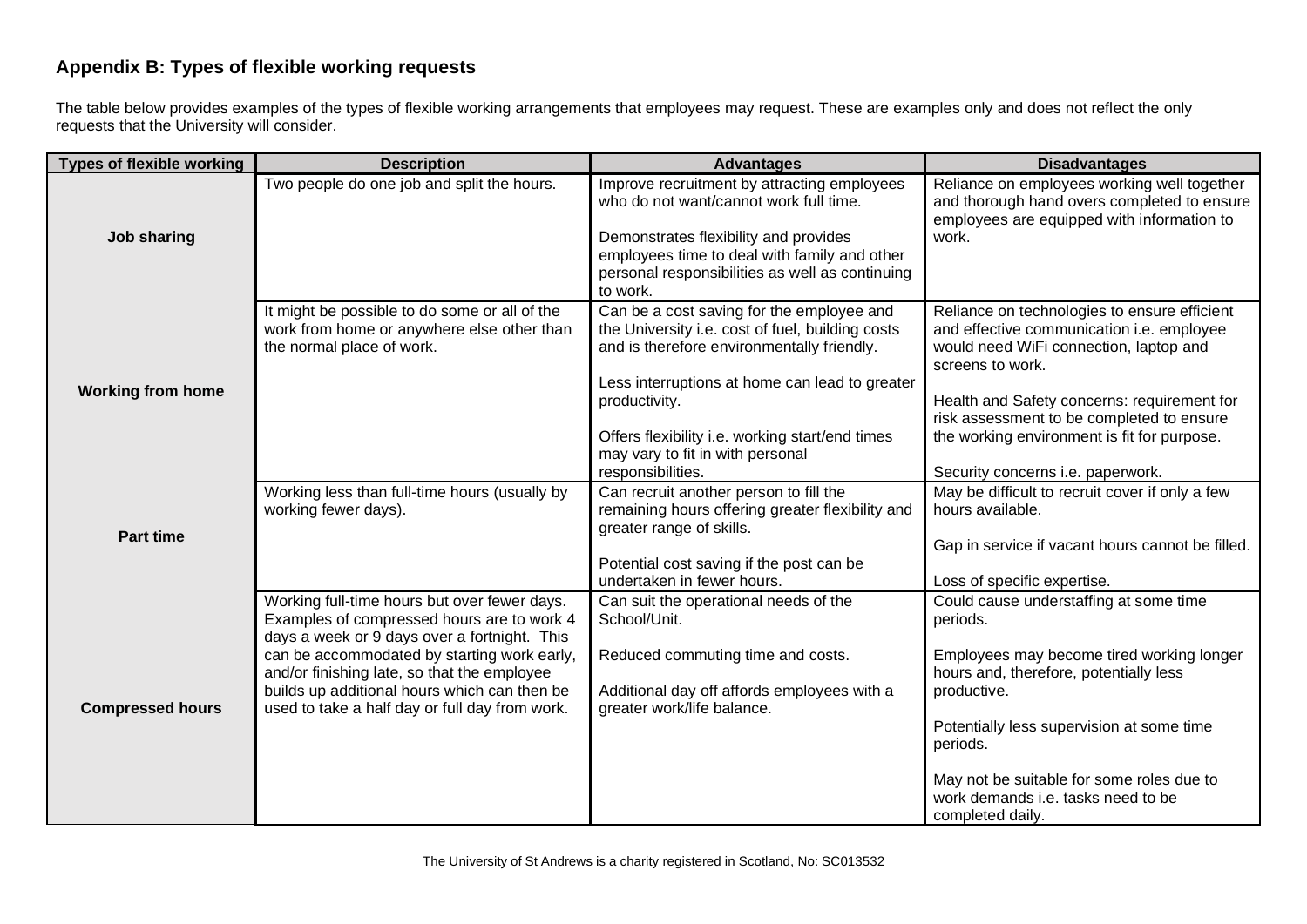| Varied hours   | For full-time employees, the normal working<br>week is 36.25 hours giving a notional working<br>day of 7 hours and 15 minutes. Employees<br>may request to vary the time that they start<br>and finish work on particular days or<br>throughout the week. Managers should<br>consider which hours, if any, the employee<br>can vary and also if any should be core hours,<br>these being the times that the employee must<br>be present and available for work (subject to<br>routine authorised absences). | Boost morale as it may be a better fit for the<br>employee to work and manage personal<br>circumstances i.e. taking child to school.<br>Demonstrates flexibility and agility.<br>May allow for extended office hours. | Could cause understaffing at some time<br>periods.<br>May not be feasible for certain roles i.e.<br>customer facing roles where the reception<br>must be manned each day at the same time. |
|----------------|-------------------------------------------------------------------------------------------------------------------------------------------------------------------------------------------------------------------------------------------------------------------------------------------------------------------------------------------------------------------------------------------------------------------------------------------------------------------------------------------------------------|-----------------------------------------------------------------------------------------------------------------------------------------------------------------------------------------------------------------------|--------------------------------------------------------------------------------------------------------------------------------------------------------------------------------------------|
| Term-time only | The employee would only work during term-<br>time (either school terms or University<br>semesters), taking unpaid leave during the<br>holidays.                                                                                                                                                                                                                                                                                                                                                             | Employees can spend time at home during<br>the holidays.<br>Employees work at busier times, saving costs<br>during holidays.                                                                                          | Difficult option for any unit that is busy all year<br>round.                                                                                                                              |